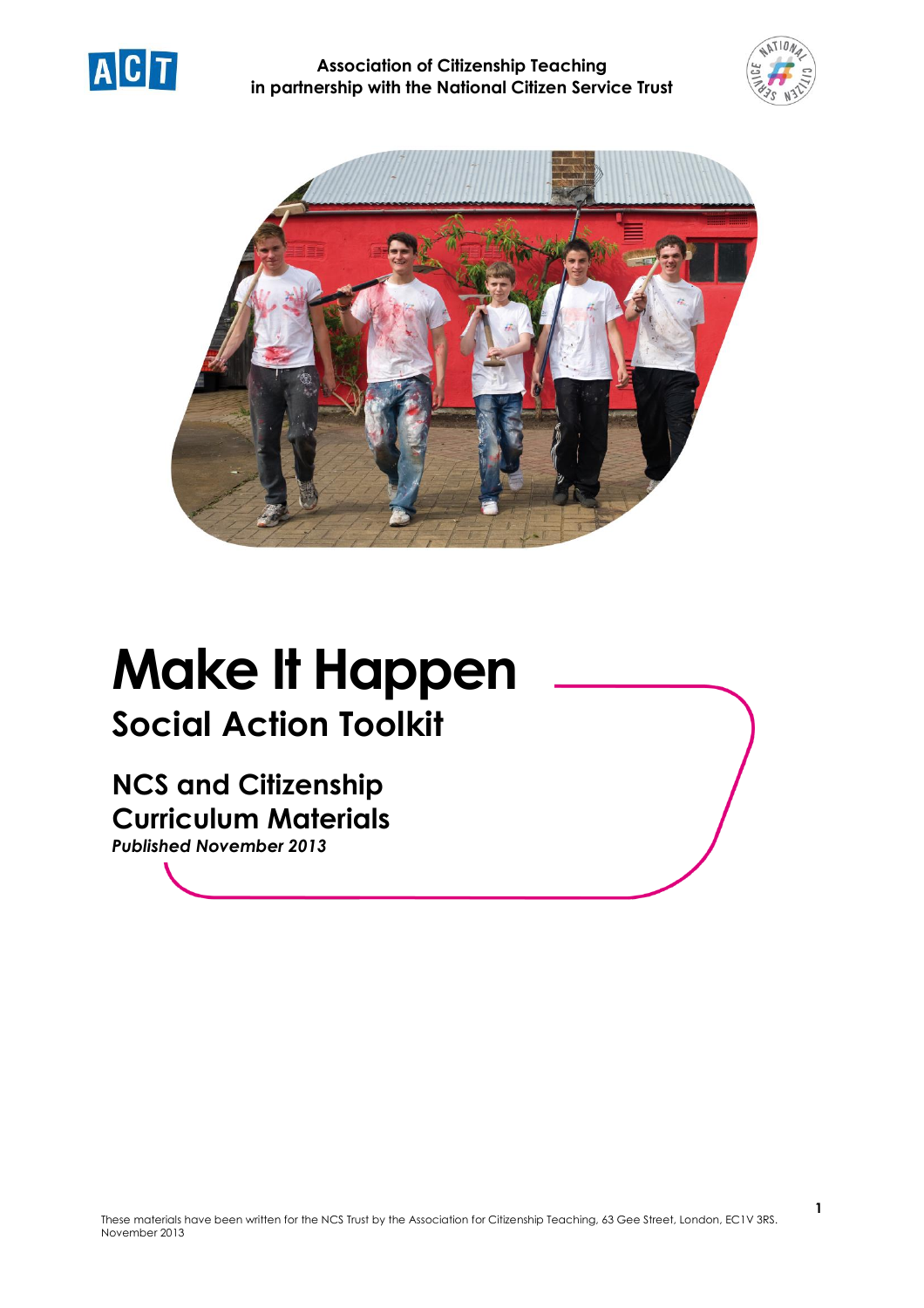



This toolkit will help you plan and run a social action project.

It will also help you get ready for National Citizen Service. See [www.ncsyes.co.uk](http://www.ncsyes.co.uk/) for more details.

# **Social action involves people working together on an issue of concern to achieve a positive change or benefit for the community**

- If you follow these eight steps, you will learn about the processes of planning, running and evaluating social action and you will also do something worthwhile for your community.
- Remember to keep records during each step you may need the evidence later.
- You can work in a group and divide the tasks up between you, but you'll need to show what you personally contributed to the project.

| <b>Contents</b> |                                           | Page |
|-----------------|-------------------------------------------|------|
| Step 1          | Choosing the issue                        | 3    |
| Step 2          | Getting help and support                  | 5    |
| Step 3          | Carrying out research                     | 6    |
| Step 4          | Deciding on kinds of action               | 10   |
| Step 5          | Getting around the blockages              | 12   |
| Step 6          | What will success look like?              | 13   |
| Step 7          | Putting it all together – action planning | 14   |
| Step 8          | Did we do well? Evaluating the action     | 18   |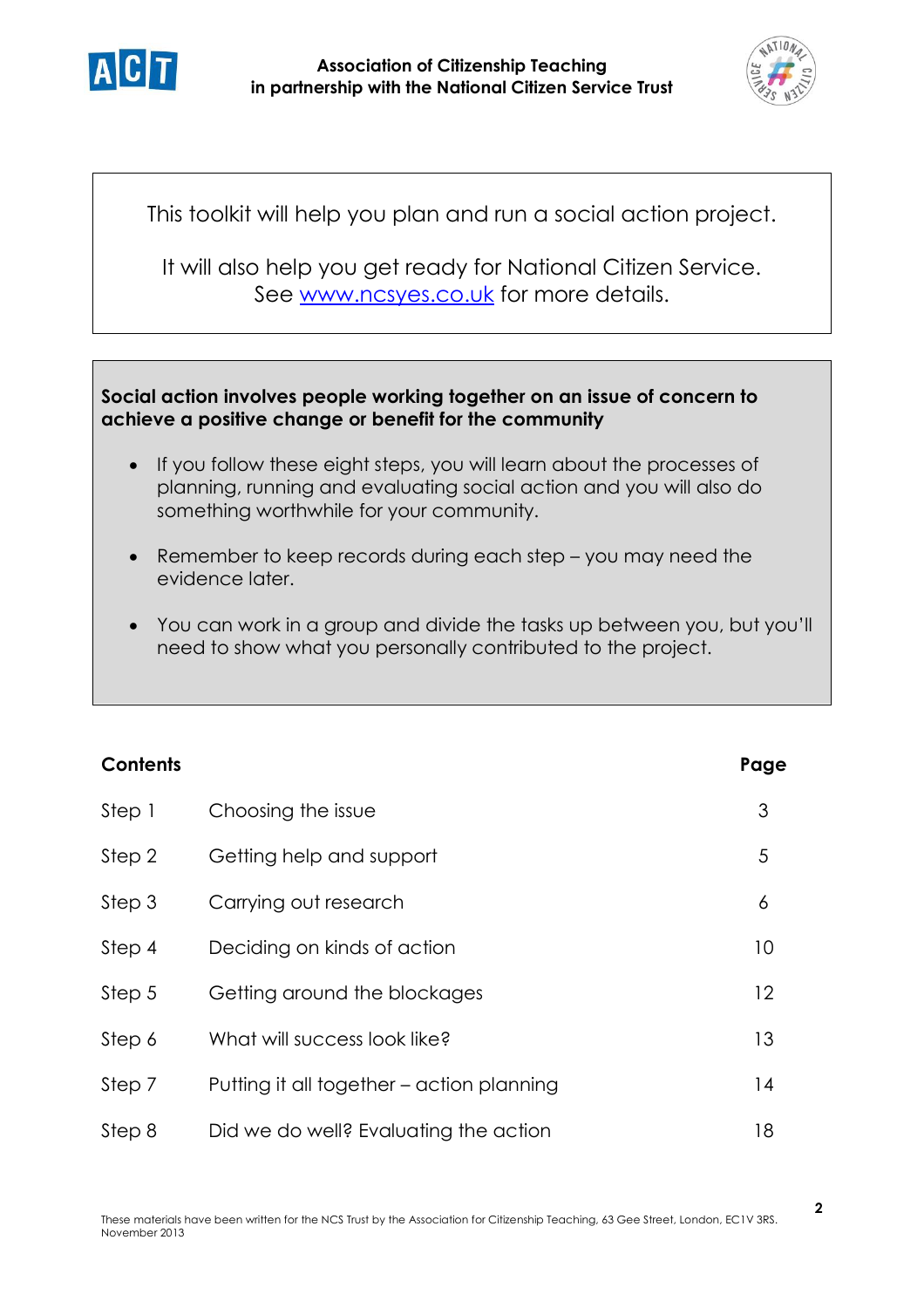



**Step 1: Choosing the issue**

This is probably the most important part of your action. Make sure you choose an issue that is really important and interesting for you and the rest of your group. You all need to agree, so don't allow one person to push their idea on everyone else. You are going to be voting during this step.

- Firstly, decide whether the issue should focus on something inside the school or outside of the school. Here are some pros and cons.
- Add more to the boxes and decide on the option with the most pros.

|             | In-school                                                                     | Out-of-school                                                                                       |
|-------------|-------------------------------------------------------------------------------|-----------------------------------------------------------------------------------------------------|
| <b>Pros</b> | Easy to manage, no travel<br>$\overline{\phantom{a}}$                         | Bigger range of topics<br>$\overline{\phantom{0}}$                                                  |
| Cons        | Very familiar topics, might already<br>$\blacksquare$<br>have been dealt with | Need to make new contacts<br>$\overline{\phantom{a}}$<br>Need to travel<br>$\overline{\phantom{a}}$ |

- **If you decided on an in-school action**, look at the options on the next page. Add your own suggestion to one of the empty boxes, if you like.
- Chat about each option in a pair and then privately write your favourite topic on a slip of paper and put your slip in a box.
- Count the votes to see the winner.
- **If you decided on an out-of-school action**, draw up an empty chart (similar to the one on the next page) and fill the boxes with suggestions from the group.
- Everyone in the group can make two suggestions. You'll need to think about your suggestions carefully and give reasons for each. You may need to do some research before you offer a suggestion.
- Once the chart is full, write your favourite topic on a slip of paper and put your slip in a box.
- Count the votes to see the winner.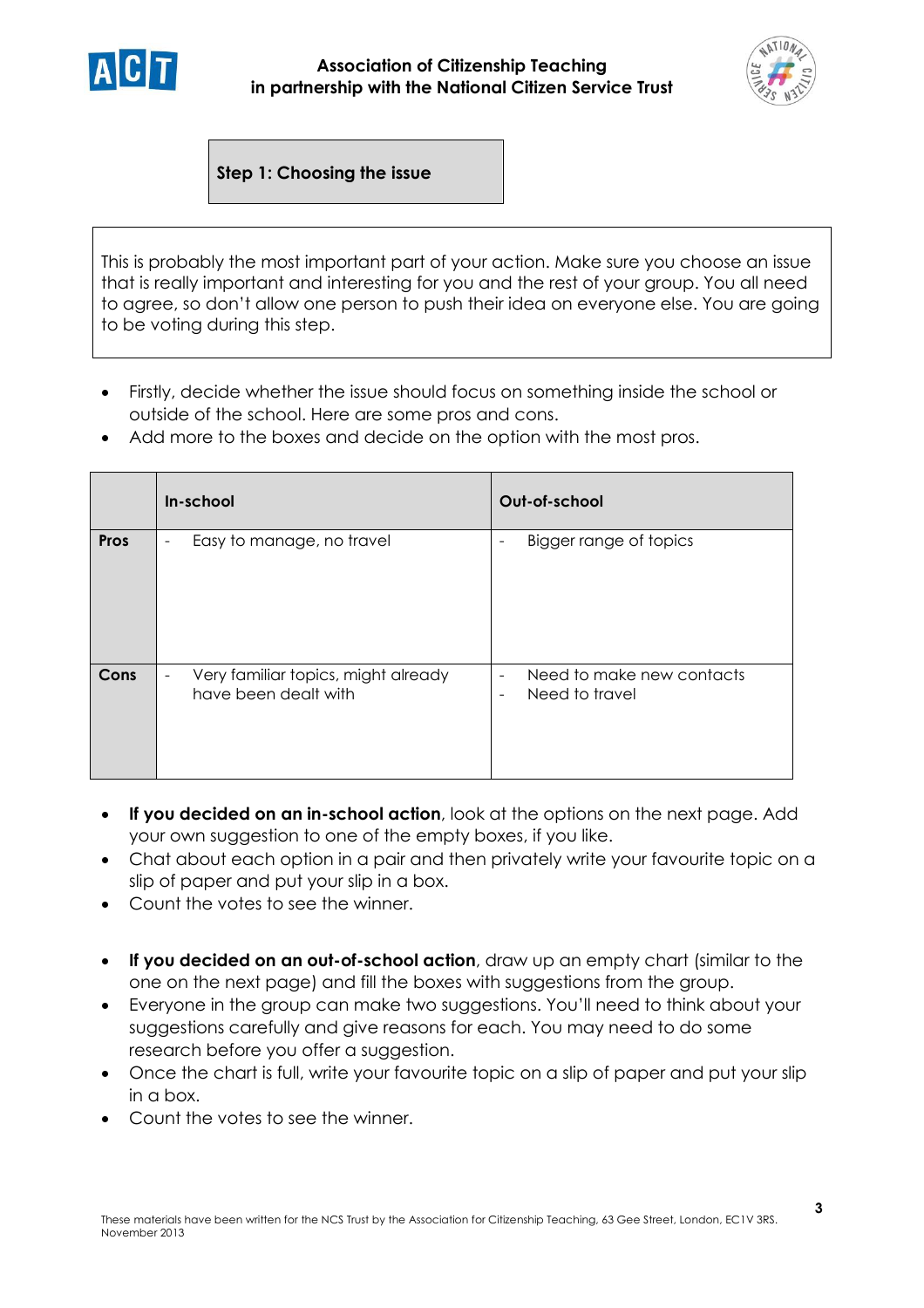



| <b>Bullying</b>    | Pupil Voice       |
|--------------------|-------------------|
| Recycling          | Meal arrangements |
| Social mixing      | Healthy food      |
| Fairtrade products | Cycling to school |
| [Your suggestion]  | [Your suggestion] |
|                    |                   |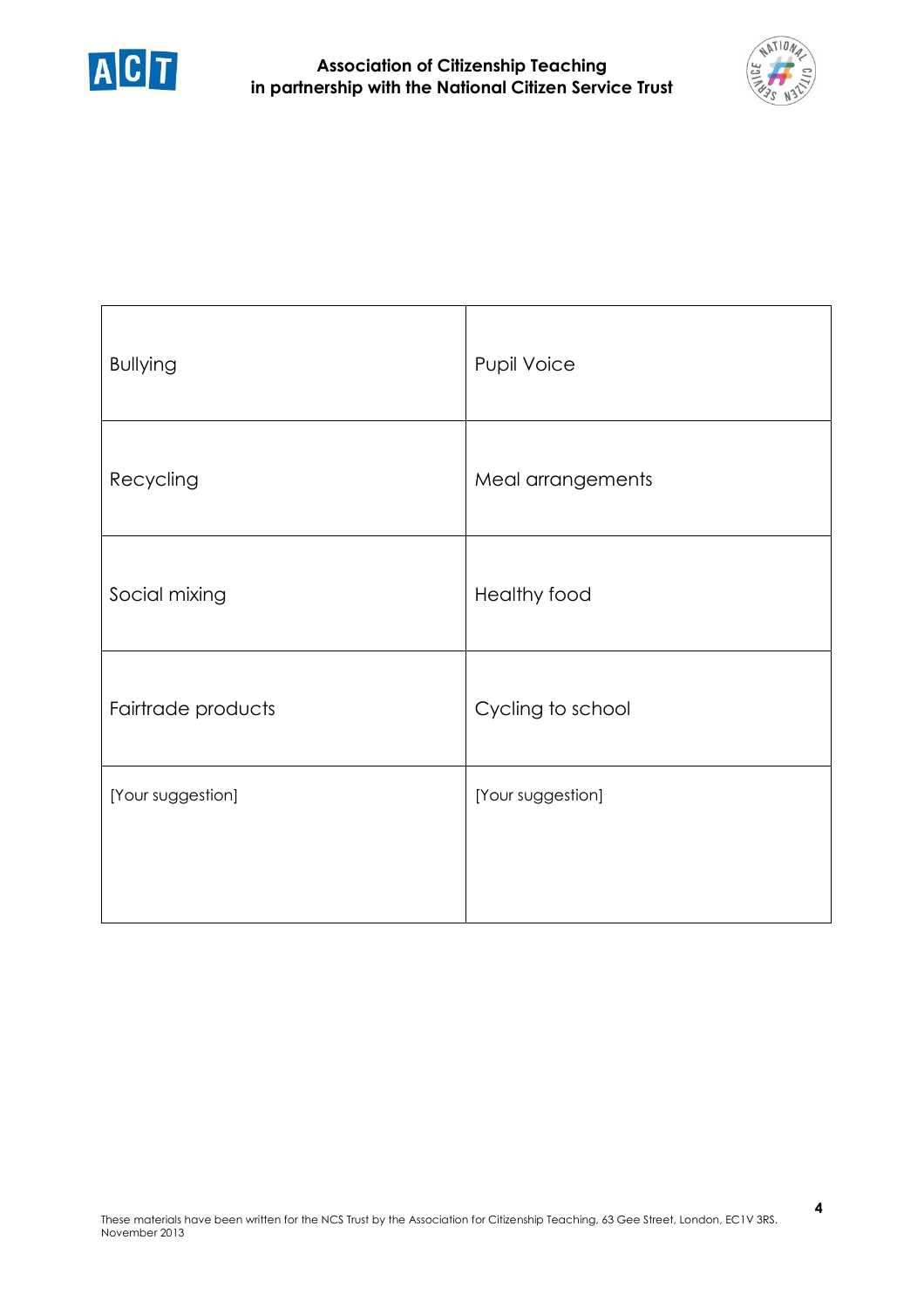



# **Step 2: Getting help and support**

Before you start on the social action, you need to think about who can help you.

Draw the following chart onto a large sheet of paper and fill in the boxes. You will probably need to do some research (see Step 3) before you complete the chart.

| $\mid$ Social action issue: | [You to complete] |
|-----------------------------|-------------------|
|-----------------------------|-------------------|

| People affected        | Possible supporters of the action   |
|------------------------|-------------------------------------|
|                        |                                     |
|                        |                                     |
|                        |                                     |
|                        |                                     |
| <b>Decision-makers</b> | Suppliers of information and advice |
|                        |                                     |
|                        |                                     |
|                        |                                     |
|                        |                                     |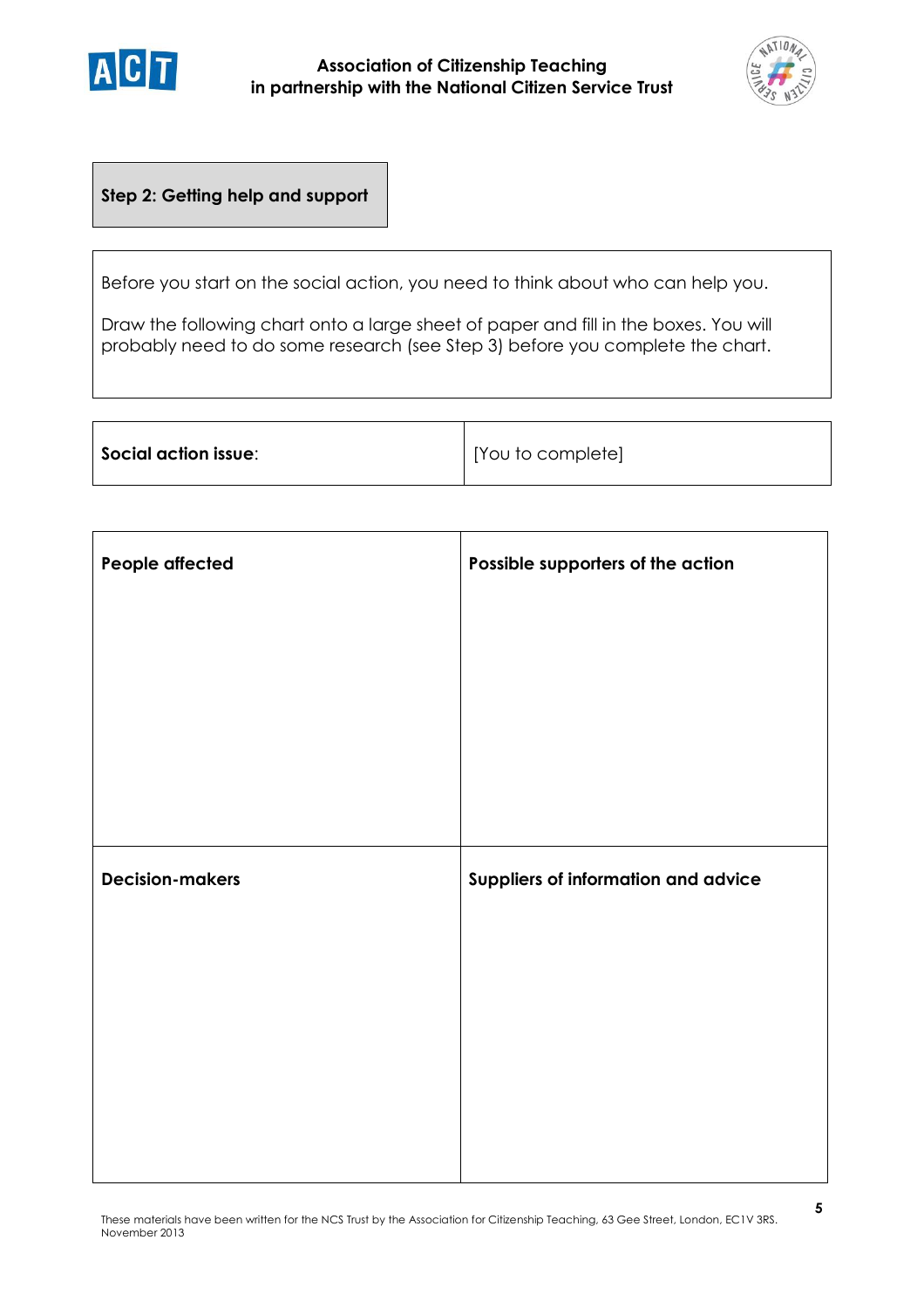



### **Step 3: Carrying out research**

It is important to do some research before you start your social action to find out:

- whether the social action is necessary
- what the people affected by the action think about it
- what suggestions they can make to help you carry out the action effectively
- who the key people are you are going to need their help.

There are several different types of research that you may wish to use. The sheets on pages 7 & 8 summarise these different types of research and will help you choose the best methods.

Keep a record of what you find out as you may need to come back to your research findings during your social action.

#### **Firstly think about the following questions:**

| Question |                                                                                  | Discussed?<br>✓ | Answer |
|----------|----------------------------------------------------------------------------------|-----------------|--------|
|          | 1. What are we trying to find out in our<br>action?                              |                 |        |
| 2.       | What documents might we need to<br>research?                                     |                 |        |
| 3.       | Whose views do we need to get?                                                   |                 |        |
| 4.       | How many respondents will we<br>have?                                            |                 |        |
| 5.       | How will we choose our respondents?                                              |                 |        |
| 6.       | Will we use different research<br>methods for different kinds of<br>respondents? |                 |        |
| 7.       | How much time and people-power<br>will we allocate to research?                  |                 |        |
| 8.       | How will we analyse the data we<br>collect?                                      |                 |        |
|          | 9. Who will analyse the data?                                                    |                 |        |
|          | 10. How will we use the results of our<br>research?                              |                 |        |
|          | 11. Who will help us with the research<br>methods?                               |                 |        |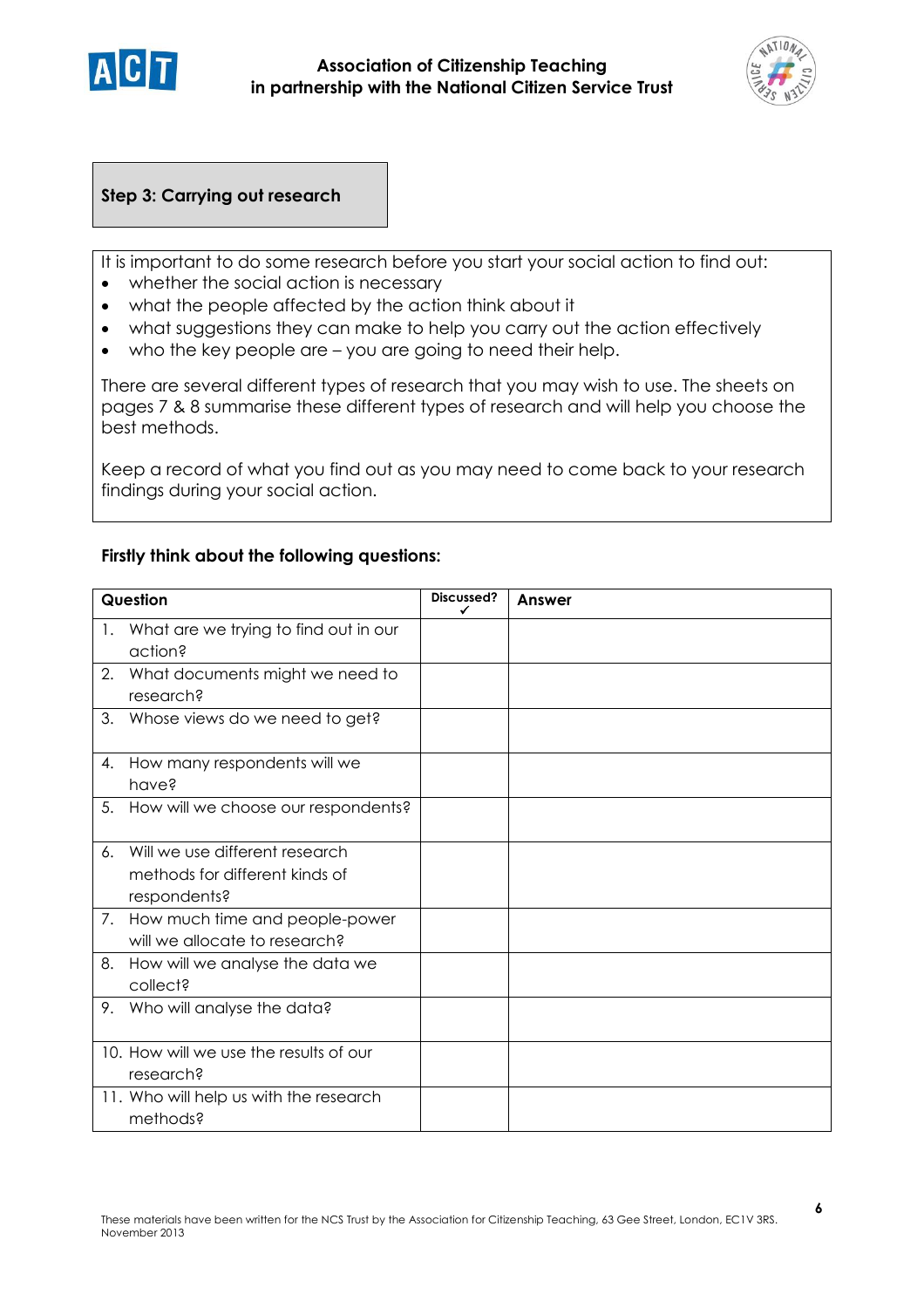



#### **Research Techniques**

#### **1. Face-to-face unstructured interviews**

- The interviewer interviews one person at a time.
- He/she has a number of key questions to ask, but can add extra questions if new topics come up, and to gather background information.
- The interview is often sound recorded.
- This technique is useful for small numbers of key people and can provide very valuable and detailed information.
- It is not suitable for large numbers of respondents because it is very time-consuming and difficult to analyse.

#### **2. Questionnaires and surveys**

- Written questionnaires are prepared for use with a large number of people.
- The questionnaires consist of a mix of 'open' and 'closed' questions. Open questions give the respondents a chance to express their own views, whereas closed questions give a choice of answers to tick. It is much easier to analyse the responses to closed questions (simple counting) but open questions provide more detail.
- Researchers try to get a cross-section of respondents (i.e. a good mix of ages, genders, social classes, educational backgrounds etc.).
- The questionnaire can be filled in by the respondents themselves (sometimes online) or used during a street interview.

#### **3. Observation**

- Observation involves watching and recording what happens during an event.
- The researcher does not take part in the event.
- It can include systematically counting the number of times something happens and noting who did what. Charts and diagrams, video and audio recording can be used to record what happened.
- The technique is useful for research into the social behaviour of different groups.

#### **4. Focus groups**

- A focus group is usually quite small no more than 12 people.
- The group can consist of a well-selected cross-section of people different ages, ethnicities, social classes and levels of education, but the make-up of the group often depends on the topic.
- The researcher may use follow-up questions to clarify answers.
- The focus group is usually recorded, sometimes with video.
- Advertising companies and political parties use this technique to find out what people's reactions might be to a new product or policy.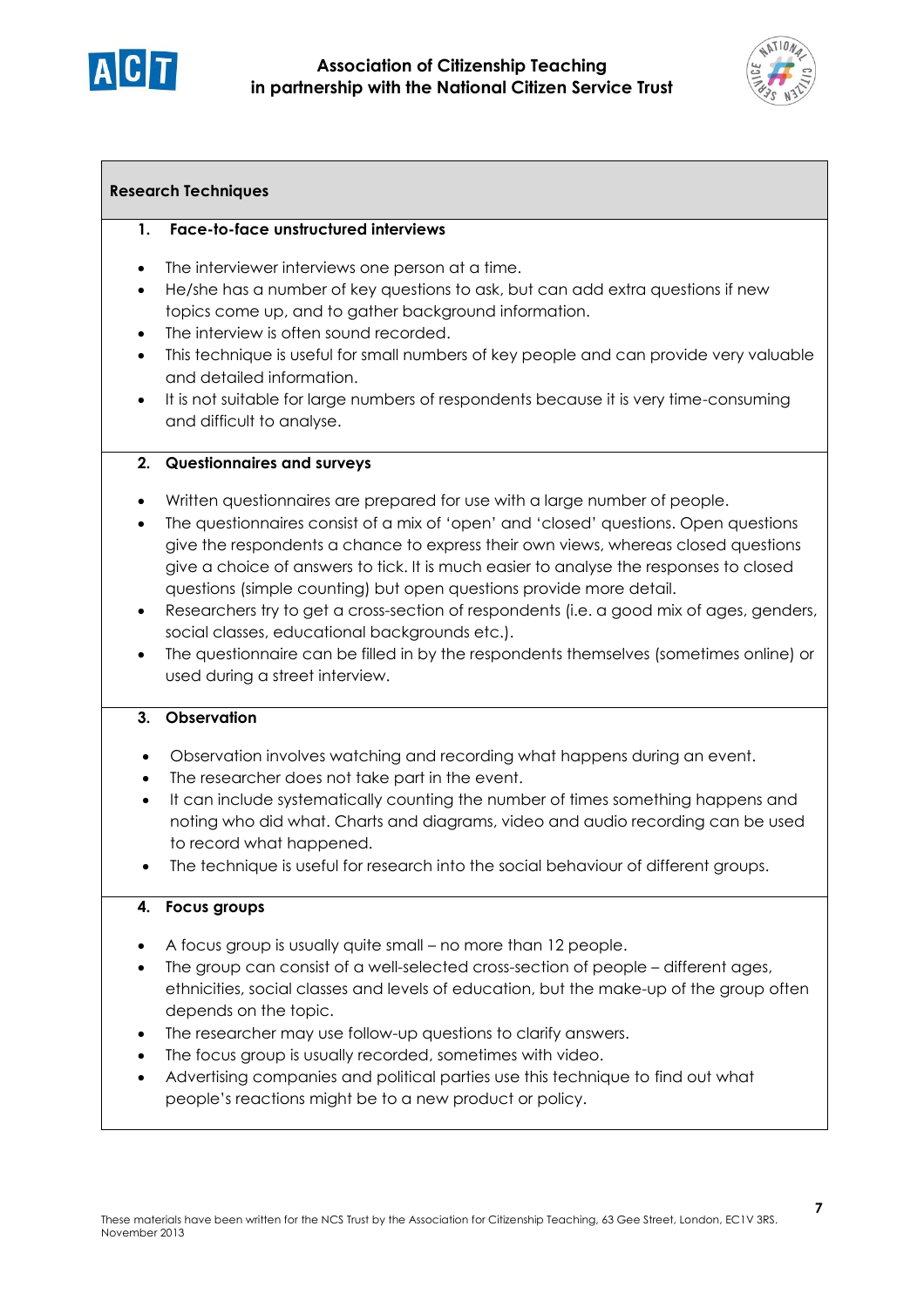



#### **5. Documents**

- This technique involves analysing the contents of documents.
- The range of documents that might be interesting to a researcher is huge: minutes of meetings, journals, diaries, letters and memos, as well as newspaper articles, public notices, press releases etc. It can also include visual and sound 'documents' such as video, sound recordings and photographs.
- Document research is used to find out about the background to an issue before other kinds of research are used.

#### **6. Telephone interviews**

- Some telephone interviews might use a survey questionnaire; others can be more indepth, like a face-to-face interview.
- Although this technique is easier and cheaper than street surveys, it involves making appointments with the respondents so that they are available when the researcher calls them.
- Some researchers record the telephone conversations to avoid making copious notes during the call.
- This technique is used with respondents who have been selected by the researcher.

#### **Checklist of Research Tips and Advice**

Whichever research methods you use, make sure you follow these tips.

- The research is important because it tells you things you probably didn't know. Take it seriously. Use the research findings in your plans and as supporting evidence for your choice of action. You will probably need to use more than one methodology.
- Think carefully about who your respondents will be. It is not good enough just to ask your friends and family what they think – you probably know this already. You must get information from the people actually involved in the results of your social action.
- Select respondents according to some principles. If the action will affect one group of people, for example young mothers, then clearly you need to mainly survey young mothers, but make sure they are a real mix of mothers from different kinds of backgrounds. If the action involves everyone in a locality, try to get a mix of people – ages, genders, social classes etc.
- Don't forget to collect the views of key decision-makers in the community. You have to find out who these people are.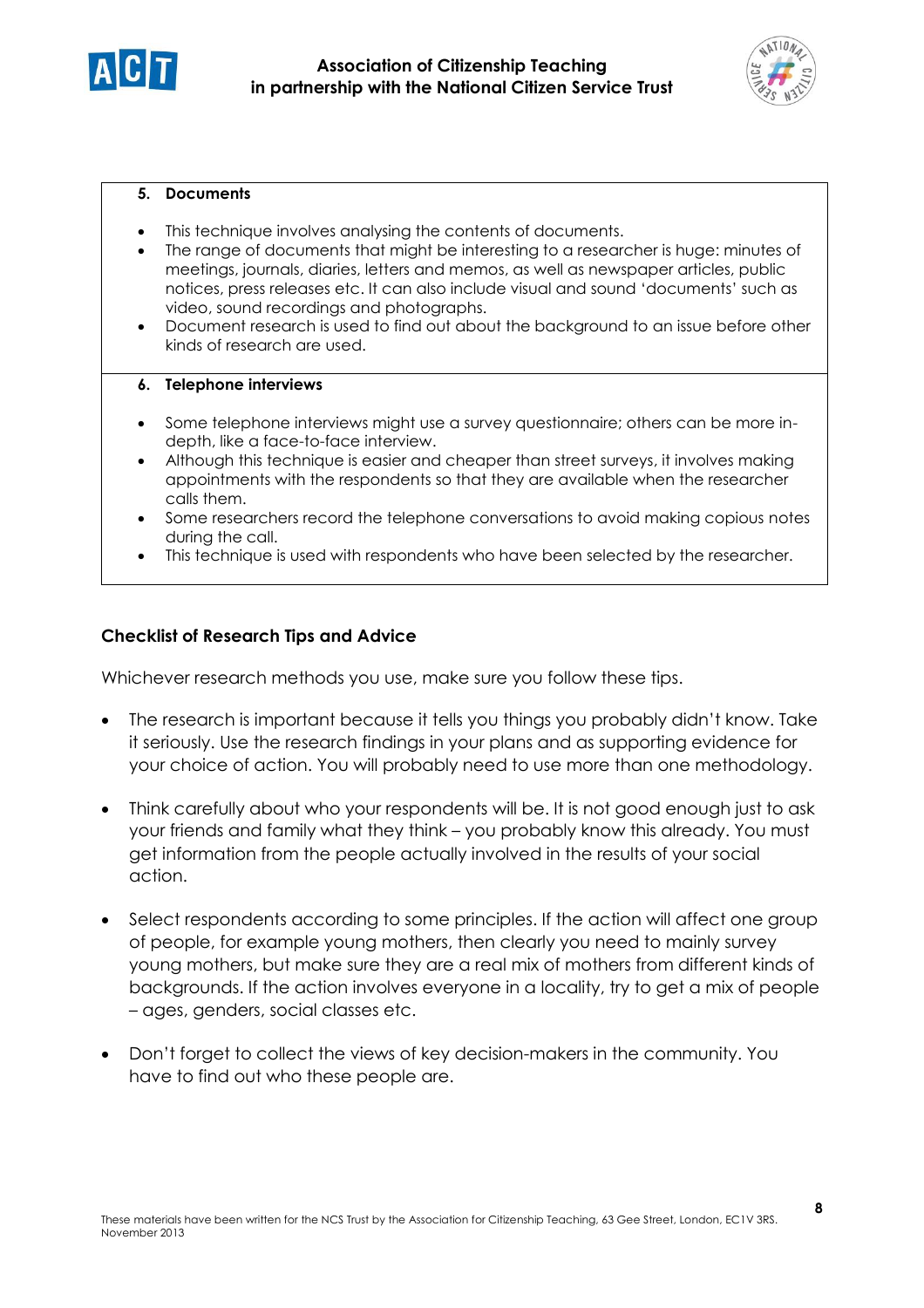



- If you decide to design an interview schedule or a questionnaire, follow the following steps:
	- make a list of things to find out
	- decide on the types of questions (open or closed) that will suit each topic
	- think about how the answers will be analysed
	- write your questions clearly not too long or vague
	- keep the questionnaire quite short no more than 20 minutes to complete
	- if the questionnaire is to be sent back to you, remember to provide the return address or email.
- Test out the questionnaire before you use it with respondents, and ask your mock interviewee to be honest about what works and what doesn't.
- If you carry out interviews you will need
	- a quiet undisturbed place
	- a sound recorder that works (check the batteries!) plus a pen and paper to note down important things (and as a backup to the recording)
	- sufficient time to carry out the interview
	- a polite, listening manner, but be prepared to ask for clarification.
- Analyse the data thoroughly. Some data will be quantitative (numbers) and some will be qualitative (descriptive). You will need summary sheets to count up the responses to closed questions, and sub-headings for collating the responses to open questions. Display the findings in charts and graphs. You can also extract interesting quotes.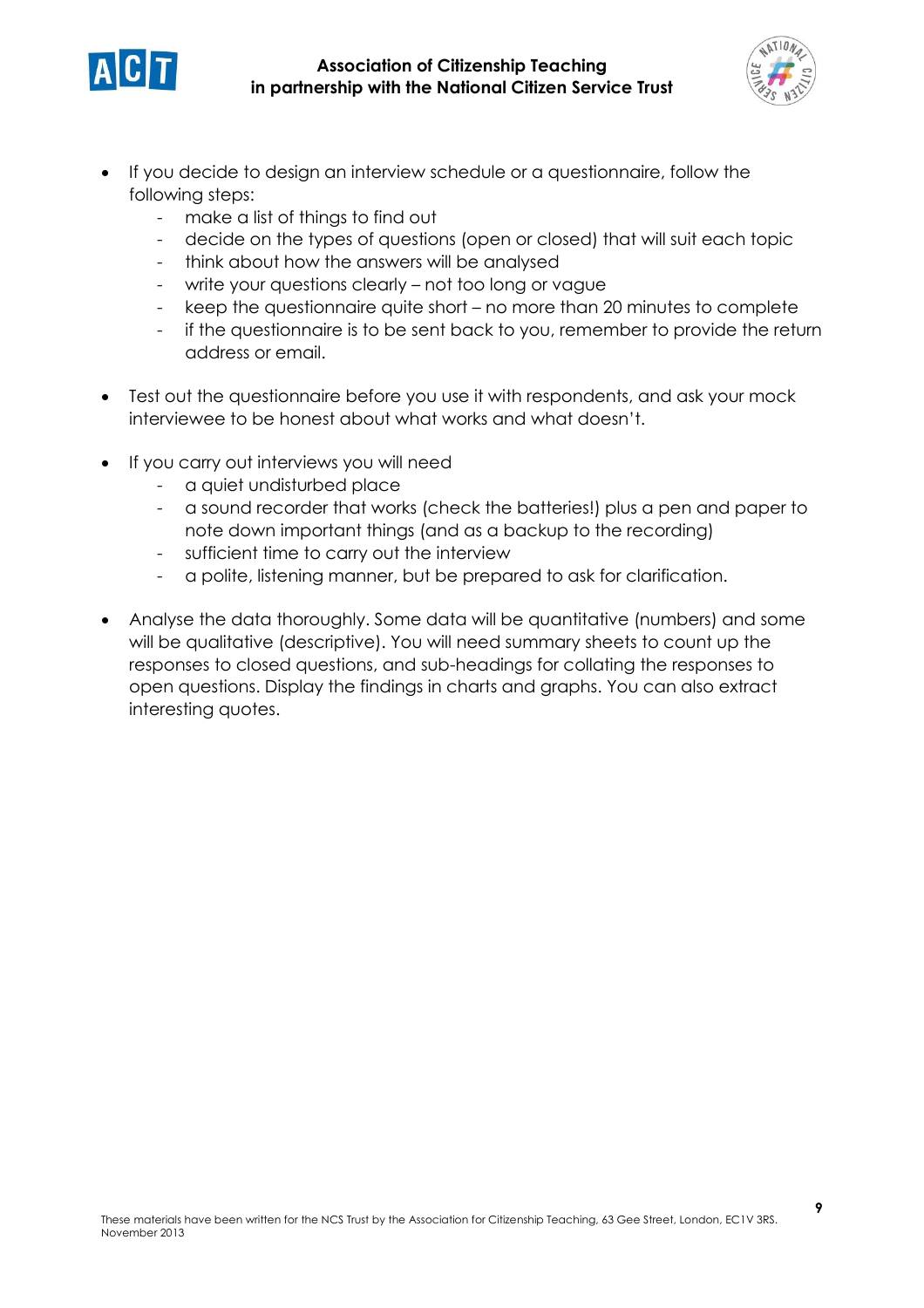



**Step 4: Deciding on kinds of action**

What do we mean by 'taking action'? There are so many things you could do, but you don't have to do all of these! Decide which of the following might be most useful and relevant for the social action you have chosen.

| <b>Actions</b>                                                          | <b>Examples</b>                                                                                                                 | Reason why it would be<br>useful for our issue |
|-------------------------------------------------------------------------|---------------------------------------------------------------------------------------------------------------------------------|------------------------------------------------|
| Presenting a case to<br>others about the<br>issue, written or<br>spoken | Writing a press release<br>Starting a blog to raise awareness<br>Meeting a decision-maker to put<br>forward an argument         |                                                |
| Carrying out a<br>consultation                                          | Finding out what people in the area, or<br>pupils in the school, think about the<br>issue                                       |                                                |
| Organising an event                                                     | The event could be a meeting,<br>conference, debate, exhibition or<br>display                                                   |                                                |
| Representing the<br>views of others                                     | Could be as class rep in the school or<br>putting a case in the community on<br>someone else's behalf                           |                                                |
| Writing or reviewing<br>an organisational<br>policy                     | Looking at a school's anti-bullying<br>policy<br>Finding out what a local council's<br>policy is on youth facilities            |                                                |
| Setting up an action<br>group                                           | Campaigning in school for Fairtrade<br>products<br>Campaigning out of school for<br>additional sporting facilities for children |                                                |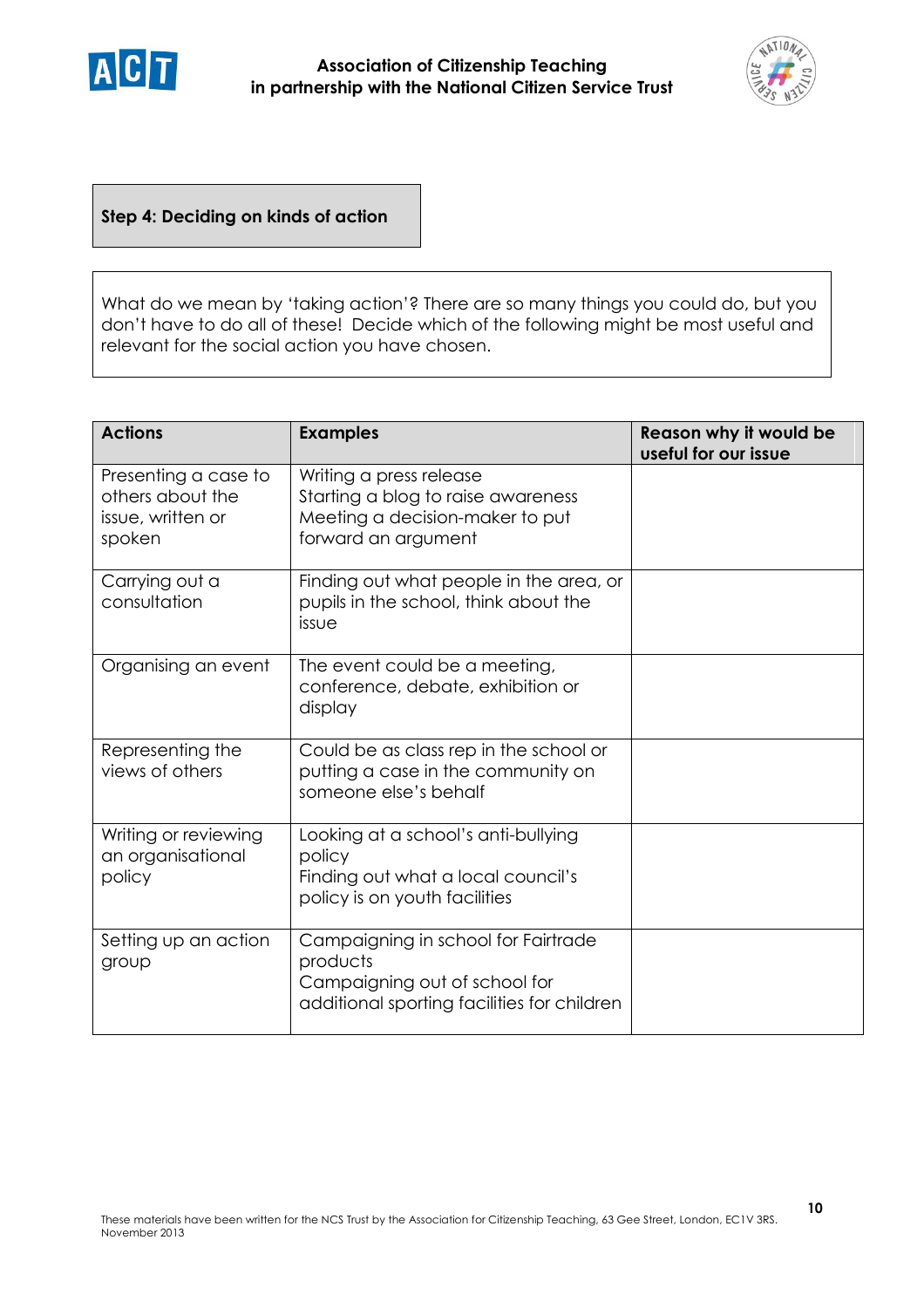



| <b>Actions</b>                     | <b>Examples</b>                                                                                                     | Reason why it would be<br>useful for our issue |
|------------------------------------|---------------------------------------------------------------------------------------------------------------------|------------------------------------------------|
| Start a petition                   | Collecting signatures locally, or linking<br>an online petition to a blog                                           |                                                |
| Inviting speakers to<br>school     | Could be a local MP, councillor or<br>police inspector                                                              |                                                |
| Make a video or<br>photo slideshow | Using video or photographs to help<br>make an argument                                                              |                                                |
| Raising money for a<br>cause       | Researching an organisation or a<br>cause of real interest to you, and<br>raising funds or support to help its work |                                                |
| Other                              |                                                                                                                     |                                                |

- There are many websites and organisations that can give advice and links to places dealing with social action (ask your teacher).
- If you are running a campaign, you can use information technology yourself via email, social networking sites, digital video, online petitions and blogs.
	- Two examples of blog sites are [www.blogger.com](http://www.blogger.com/) and [www.SimpleSite.com.](http://www.simplesite.com/)
	- For photos and video, you could use [www.flickr.com](http://www.flickr.com/) and [www.YouTube.com.](http://www.youtube.com/)
- However, you can only use these tools if you have something to say, so prepare well and think about how you get your message over. Make sure that anything you post is well-argued, interesting and legal.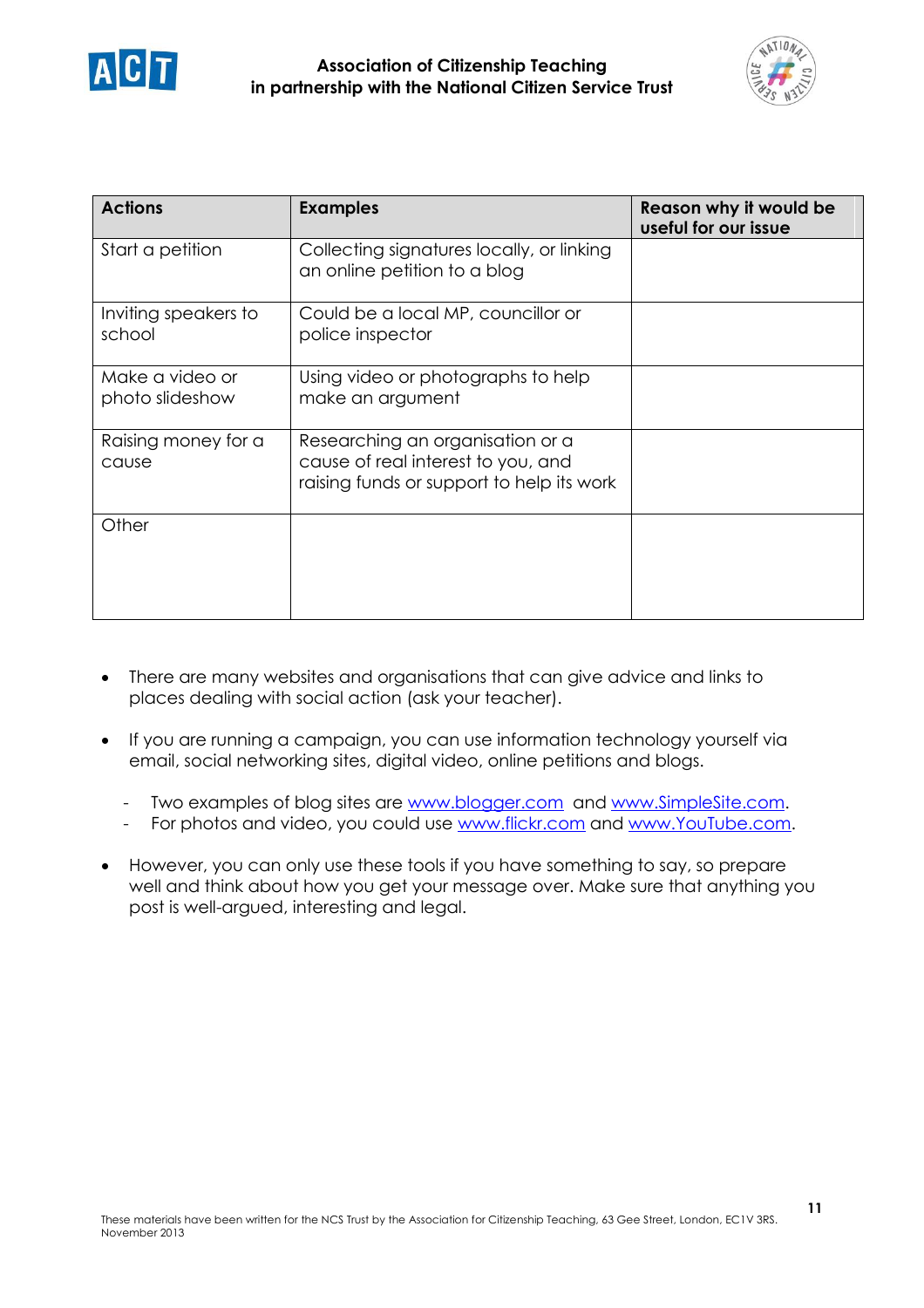



**Step 5: Getting round the blockages**

There are often problems and obstacles when planning and running social action. These will be frustrating, but they may well happen. The good news is that they can usually be overcome.

 Draw a brick wall like this one on a large sheet of paper. Talk about what obstacles might arise and write each one on a brick. Choose a large brick for a more serious obstacle and a smaller brick for a little problem.



 Now talk about ways of overcoming the obstacles. Draw a hammer on each brick and write the solution on the hammer. Knock down that wall!

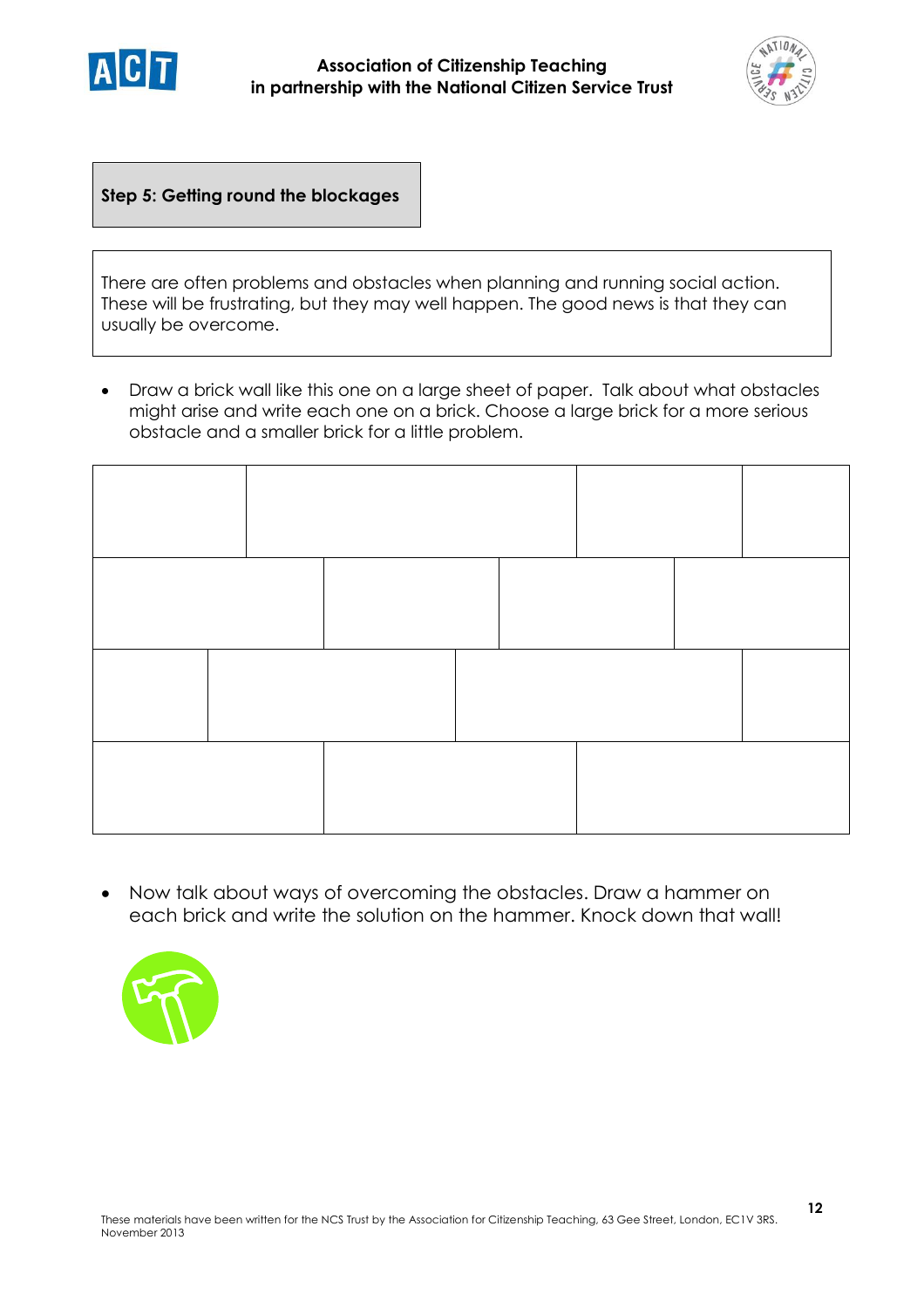



**Step 6: What will success look like?**

You need to be clear about what you hope to achieve from your social action. Depending on the issue you have chosen, the impact might be wide-reaching and impact on large numbers of people, or it might be quite small, even though important to the group of people you have been helping.

 Here is a selection of things that the people you helped might say you achieved. Tick the ones that are likely in your social action and add in any that don't appear here, in the blank call-outs.

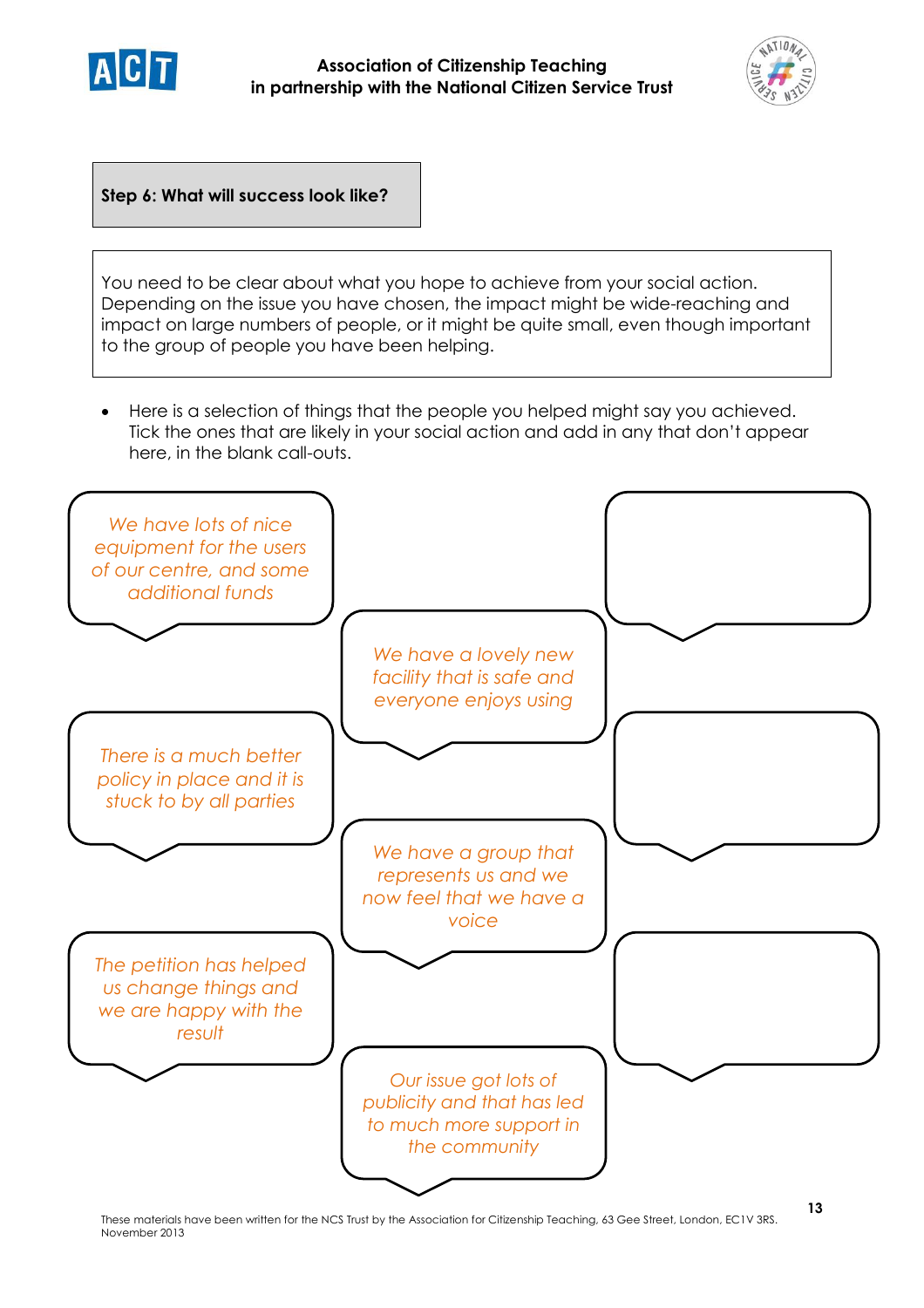



**Step 7: Putting it all together – action planning**

Drawing up an action plan can seem like a bore, but it will make a huge difference to the success of your action. In your group, you will need to decide on the order of all the different stages of the project and discuss who will do what, by when.

You have already thought about who can help, some of the actions you might take, research you need to do and obstacles you might have to overcome. Now you have to put it all together and allocate tasks!

- Cut out the boxes on the next page and fill in the information about your project. Arrange the boxes in order of priority on a table.
- Some tasks will need to be carried out at the same time, so different people should be allocated these jobs.
- Stick the boxes to a large sheet of paper and use it as your working plan.
- When you have made decisions about all aspects of the social action, complete the action planning form on pages 16 and 17 (or the one supplied by your examination board).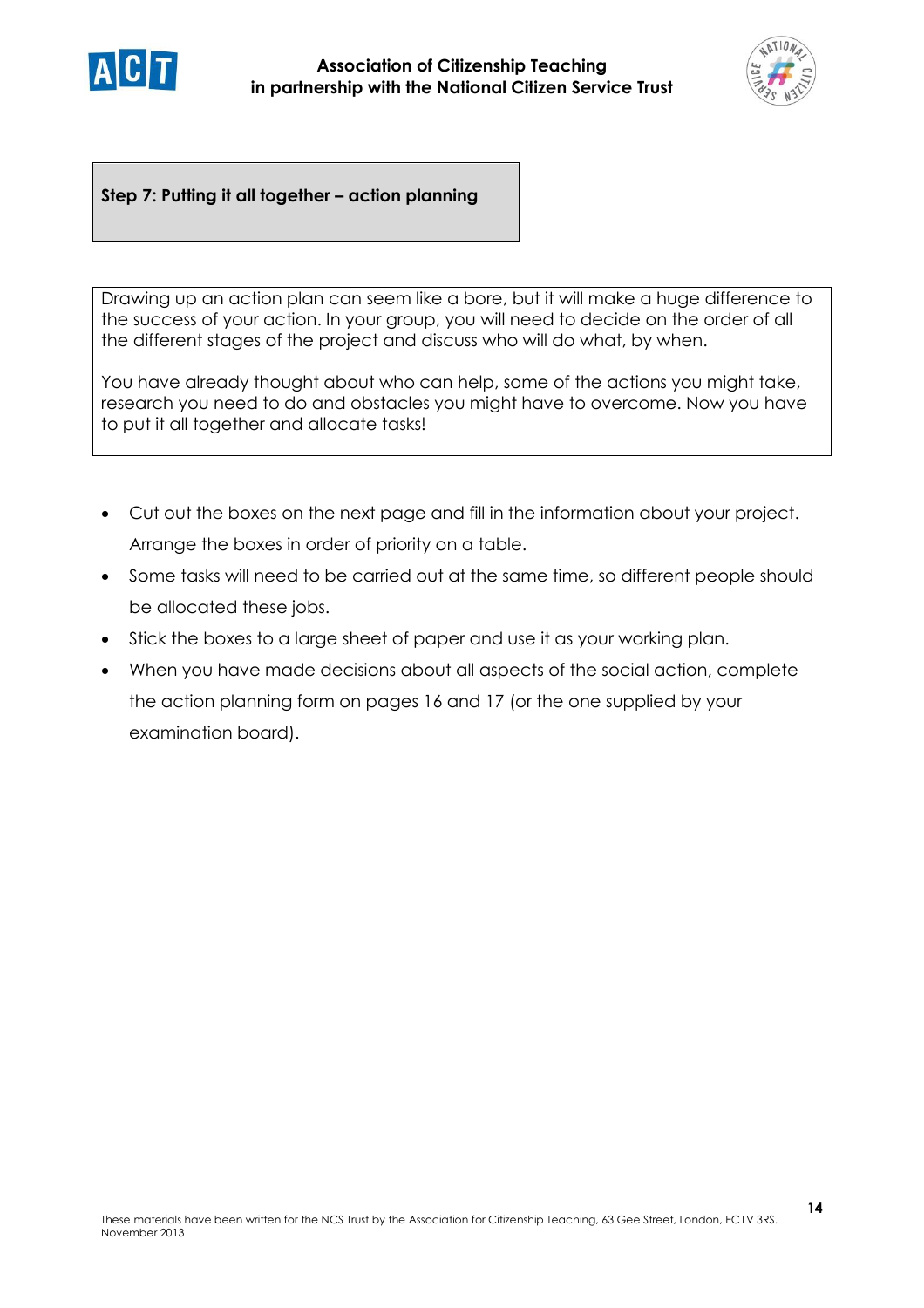



# **Action planning**

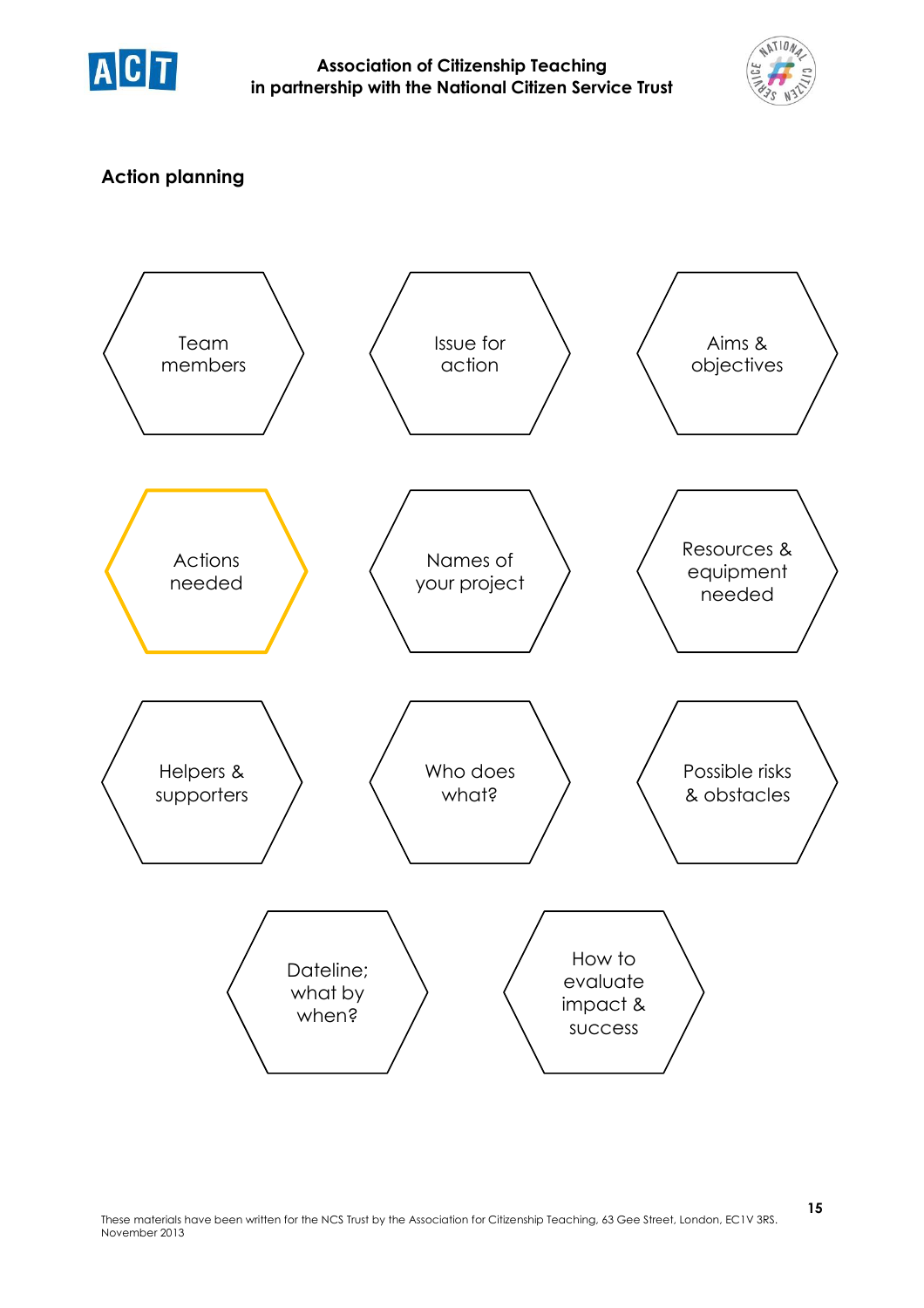



# **Action planning form**

| <b>Team members</b>                         |      |      |          |
|---------------------------------------------|------|------|----------|
| <b>Issue for action</b>                     |      |      |          |
| Name of project                             |      |      |          |
| <b>Aims and</b><br>objectives               |      |      |          |
| <b>Resources and</b><br>equipment<br>needed |      |      |          |
| <b>Helpers and</b><br>supporters            |      |      |          |
| <b>Actions needed</b>                       |      |      |          |
| Who does what by<br>when                    | Task | Who? | By when? |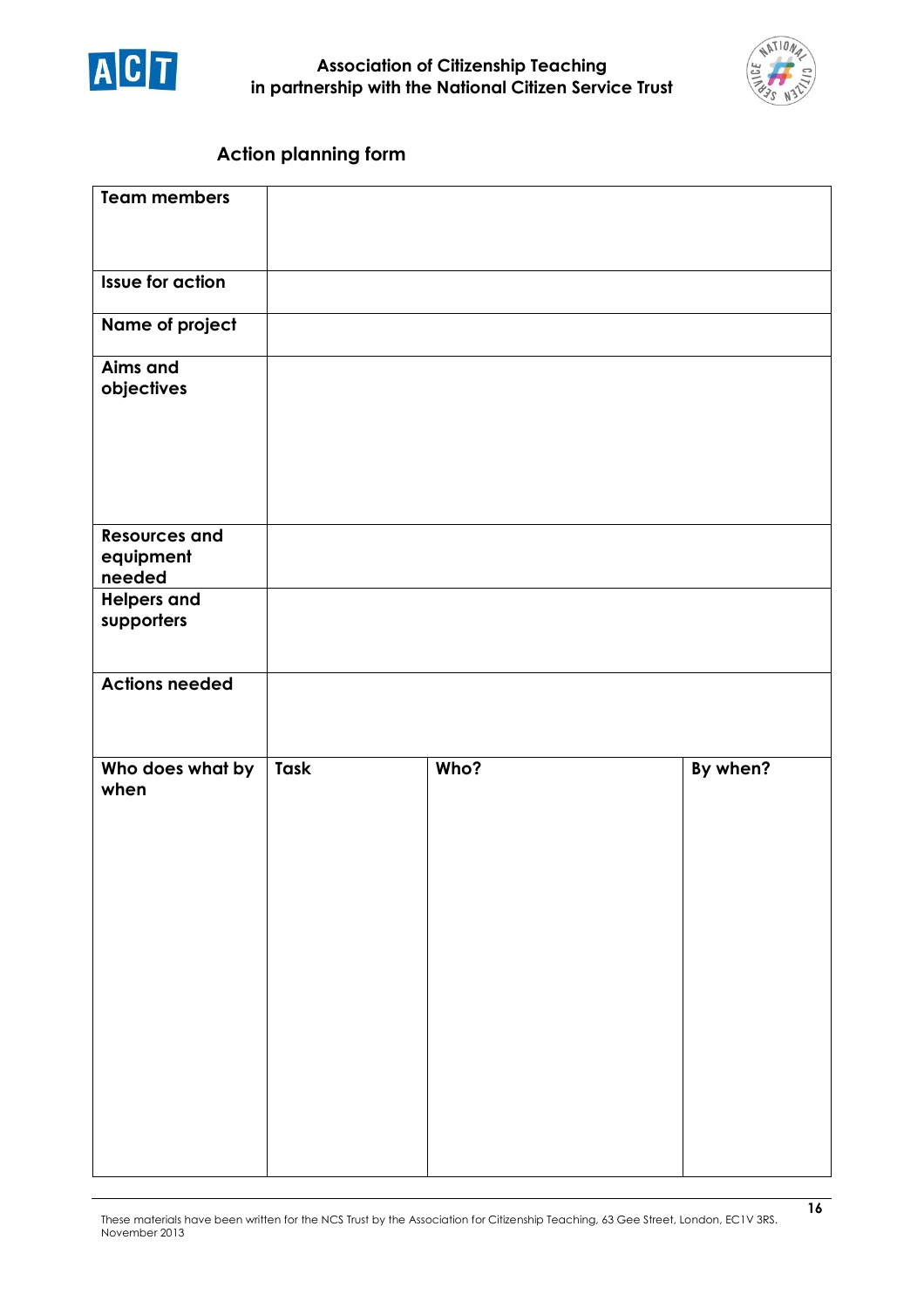



| <b>Risk assessment</b>            | Possible risks and obstacles | How to overcome? |
|-----------------------------------|------------------------------|------------------|
|                                   |                              |                  |
|                                   |                              |                  |
|                                   |                              |                  |
|                                   |                              |                  |
|                                   |                              |                  |
|                                   |                              |                  |
|                                   |                              |                  |
|                                   |                              |                  |
| How to judge                      |                              |                  |
| impact                            |                              |                  |
|                                   |                              |                  |
|                                   |                              |                  |
|                                   |                              |                  |
|                                   |                              |                  |
| How to evaluate<br>the success of |                              |                  |
| project                           |                              |                  |
|                                   |                              |                  |
|                                   |                              |                  |
|                                   |                              |                  |
|                                   |                              |                  |
| How to celebrate                  |                              |                  |
| our achievements                  |                              |                  |
|                                   |                              |                  |
|                                   |                              |                  |
|                                   |                              |                  |
|                                   |                              |                  |